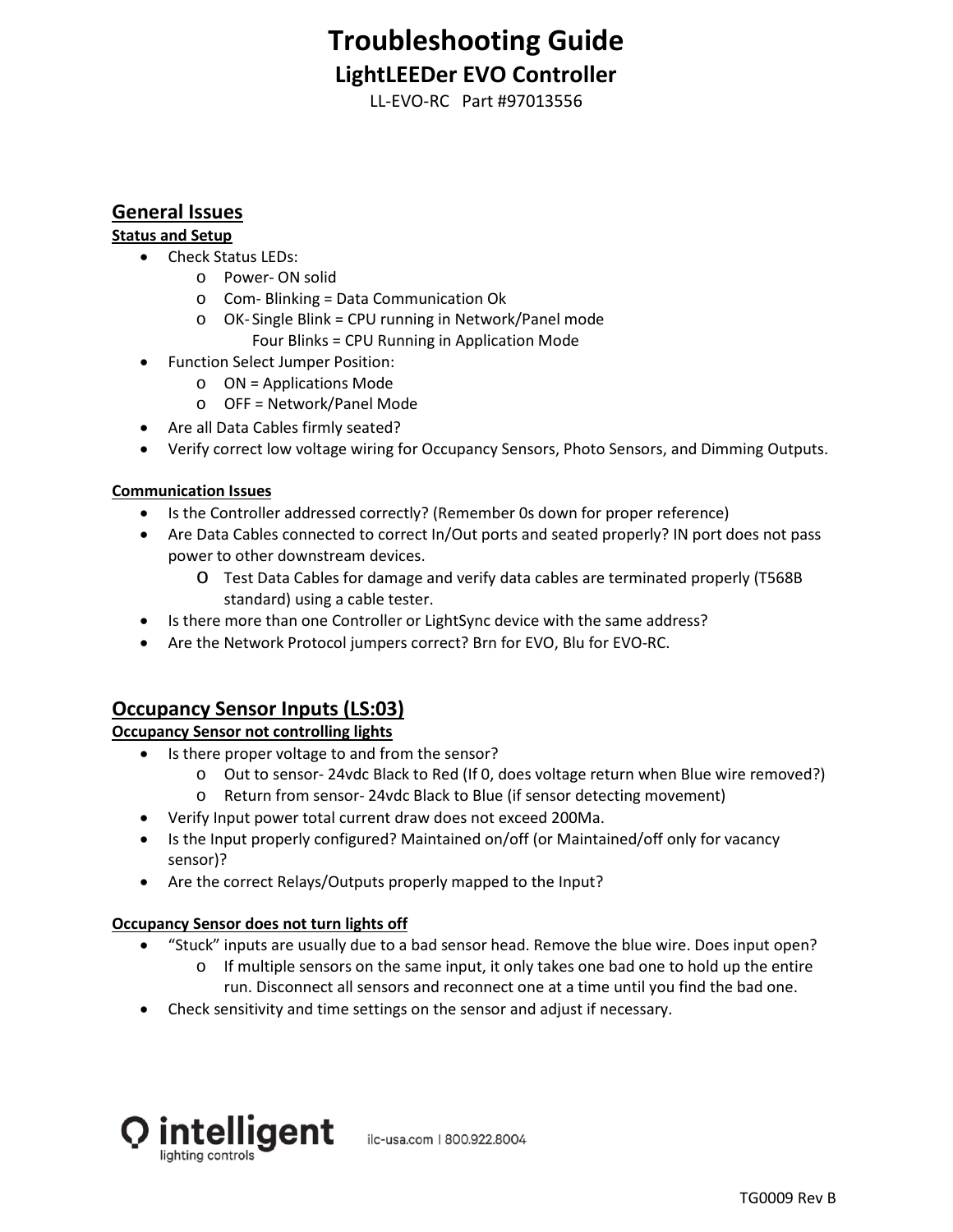# **Troubleshooting Guide LightLEEDer EVO Controller**

LL-EVO-RC Part #97013556

# **Photocell Inputs (LS:01 & 02)**

### **Photocell not controlling lights**

- Is there proper voltage to and from the sensor?
	- o Out to sensor- 5vdc Black to Red (If 0, does voltage return when Blue wire removed?)
	- o Return from sensor- 0-5vdc Black to Blue (may fluctuate due to digital signal)
- Remove the blue wire. The fixtures should ramp down to 0 and Open relays.
- Is the Input properly configured? On and Off levels properly set?
- Are the correct Relays/Outputs properly mapped to the Input?

### **Dimming**

### **The dimmable lights do not dim**

- Verify proper 0-10V dimming control voltage from fixtures: 9-15vdc when disconnected from the Dimming Module. Lights should be at full brightness when wires are separated and dimmed to the lowest level when shorted together. If the lights do not change level, then you may have an open connection.
- Failure to dim is often caused by a reversal of polarity somewhere in a run of multiple ballasts/drivers.
- Verify all terminations in problem circuit.

### **The dimming does not ramp down past a certain point, or the lights are dim all the time.**

- Check polarity on the dimming outputs. Polarity is important: Purple +, Gray/Purple –
- Failure to dim completely is usually caused by a bad dimming ballast/driver. Due to the ballasts and drivers being parallel if one ballast or driver is bad and is at a low voltage output it will be at a low level. To troubleshoot, remove all except the first in line and keep adding one at a time back online until you determine which one brings down the run.